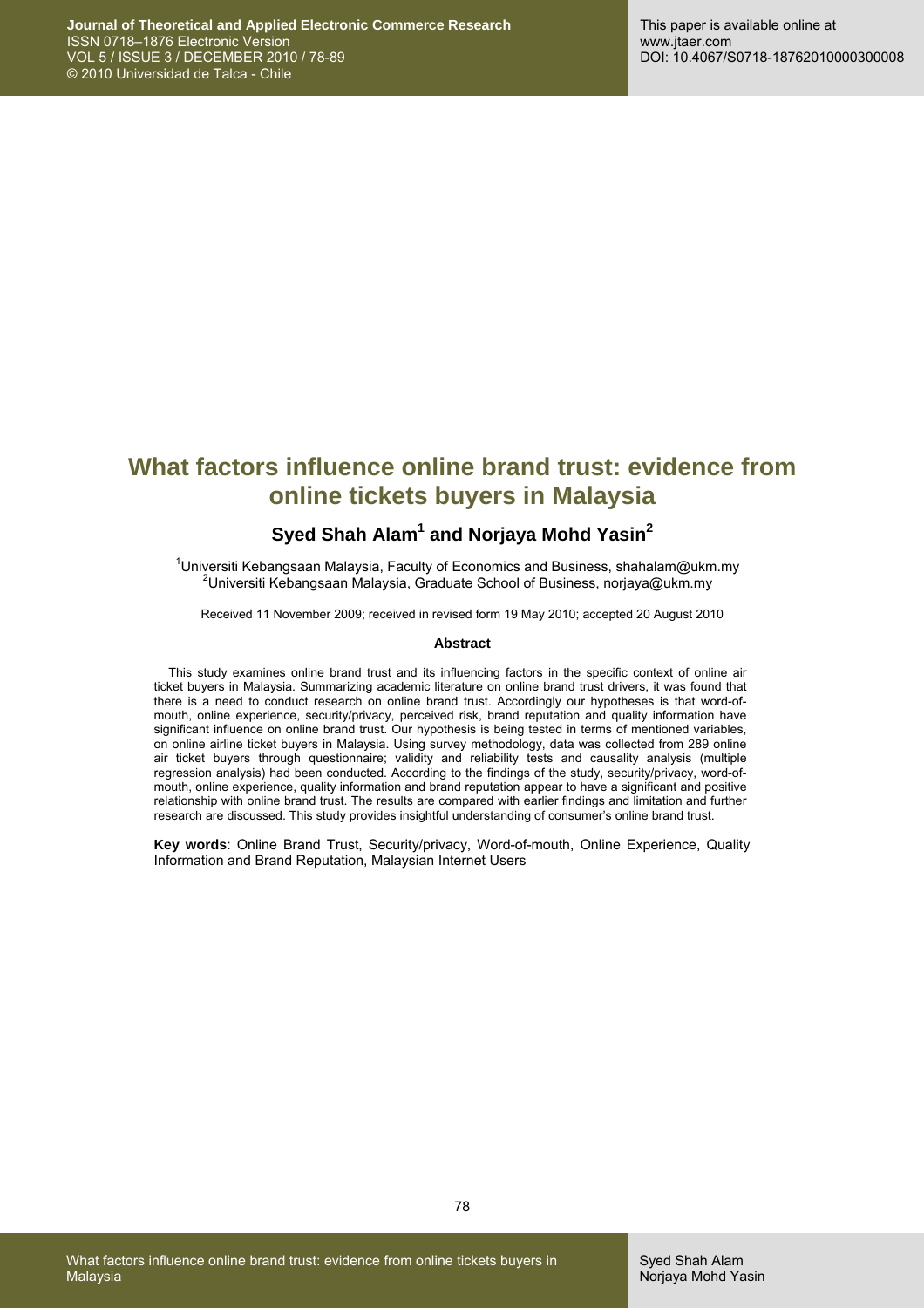### **1 Introduction**

All around the world we can see consumers turning to the Internet for their shopping needs and concerns. This has opened a window and business opportunity for all businesses. Online shopping has several benefits over traditional shopping. One of the obvious benefits is the global reach of the Internet whereby consumers can buy goods and services with a wide range of categories anywhere and at any location. Besides, online sellers deliver the goods to the buyer's home, and customers can order as many items as they can afford. Moreover, online store is open 24 hours a day, 7 days a week and 365 days a year, so customers who want to purchase online have no need to hurry or worry about searching parking spaces at any shopping mall. Likewise, past researchers who examined online shopping found some of the most common barriers which hinder online shopping. Among these are security, privacy, and trust [1], [36], [55], [3], [41], [26]. Trust is one of the single most important factors influencing online shopping behaviour [30].

The Internet has changed tourism business by offering new distribution channels. More and more people are buying online and many have become addicted to this activity. Some people enjoy shopping to some extent, while on the other hand some people try to make it simple and as short as possible. Online shopping is best for customers who try to keep their shopping simple and short. Now customers can also book air tickets quickly, conveniently and with substantial price savings. It eliminates the barriers to the availability of competitive ticket price information, intensifies market transparency and gives more power to the e-customer. Airline tickets are the most sold product on the Internet in Malaysia, where as much as 43.8% of online shoppers buy tickets online [58]. But despite the continued growth in online airline ticket sales, many Malaysian consumers are still somewhat reluctant to make online reservations or purchases.

The Malaysian online users at the moment are still in the experimental stage in online brand. They are still exploring the brands online and seeing what these brands can offer them. In the tourism industry, previously most of the airline travelers are still buying their tickets from traditional agents. The users are not yet convinced of the benefits of the brands that are available online. However, with the emergence of Air Asia as the first low cost carrier in Malaysia, the purchasing of air tickets online is becoming more popular among Malaysians due to its convenience and cost-savings.

Several studies on brand trust have been carried out in the past few years. Scholars are increasingly becoming interested in the issues presented in this area of research due to the fact that consumers are playing the main role for any transactions. For example, consumers are willing to transact, and business transactions can be done more effectively if consumers trust the brand and the company [58]. In any business transaction, brand trust is very important for several reasons. For instance, according to Schurr and Ozanne [46], trust creates more favorable attitudes towards suppliers as well as customer loyalties. It also helps partners project their exchange relationships into the future [15]. Trust increases competitiveness, reduces searching and transaction costs, and mitigates opportunism in uncertain contexts [15]. Reast [40], suggests that brands that are trustworthy will benefit more than their less trusted competitors.

With the evolution of new e-business models and the advances in information technology, online trust is also an important phenomenon in both business-to-business (B2B) and business-to-consumers (B2C) transactions. According to Xiling [57], it brings more challenges than solutions for establishing and maintaining trust in the electronic marketplace. A Forrester Research survey in 2000 found that 51% of companies would not trade online with parties they do not trust. Goodwin [8] points out that trust is the grease that keeps the wheels turning. The reason online consumers have yet to shop online in large numbers is that consumers simply do not trust most web providers enough to engage in "relational exchanges" involving money and personal information [9]. Consumers are reluctant to reveal their personal information online. Brands have to establish a certain amount of trust with customers, in order to make the Internet a viable commerce medium. Internet users want to feel that their privacy is being protected. Providing information about how their personal data are used and exploring the possibilities of offering consumers privacy preference are among the issues the consumers think should be addressed [43].

The steady growth of online consumer purchasing in service categories is a driving force that convinces businesses that they should make a firm commitment to Internet branding [7]. Although there is a larger audience on the Internet, the companies must take into account the consumer's perception of brand trust online. With the rise of e-commerce, online brand trust has often been identified as a critical component and has increased in importance among the internet users. A number of researchers have suggested that brand trust is a critical factor in stimulating purchases over the internet [39], [11].

It is essential for online businesses to know what influences online users to trust to purchase products and services online. The objective of this study is to identify factors influencing online brand trust of service industry particularly airline industry in Malaysia. In this study the focus would be on Malaysian Internet users making ticket purchases online. In addition, this study also tries to identify the acceptance and possibility of consumers accepting a particular brand online. It is to find out what makes them view a particular brand as trustworthy.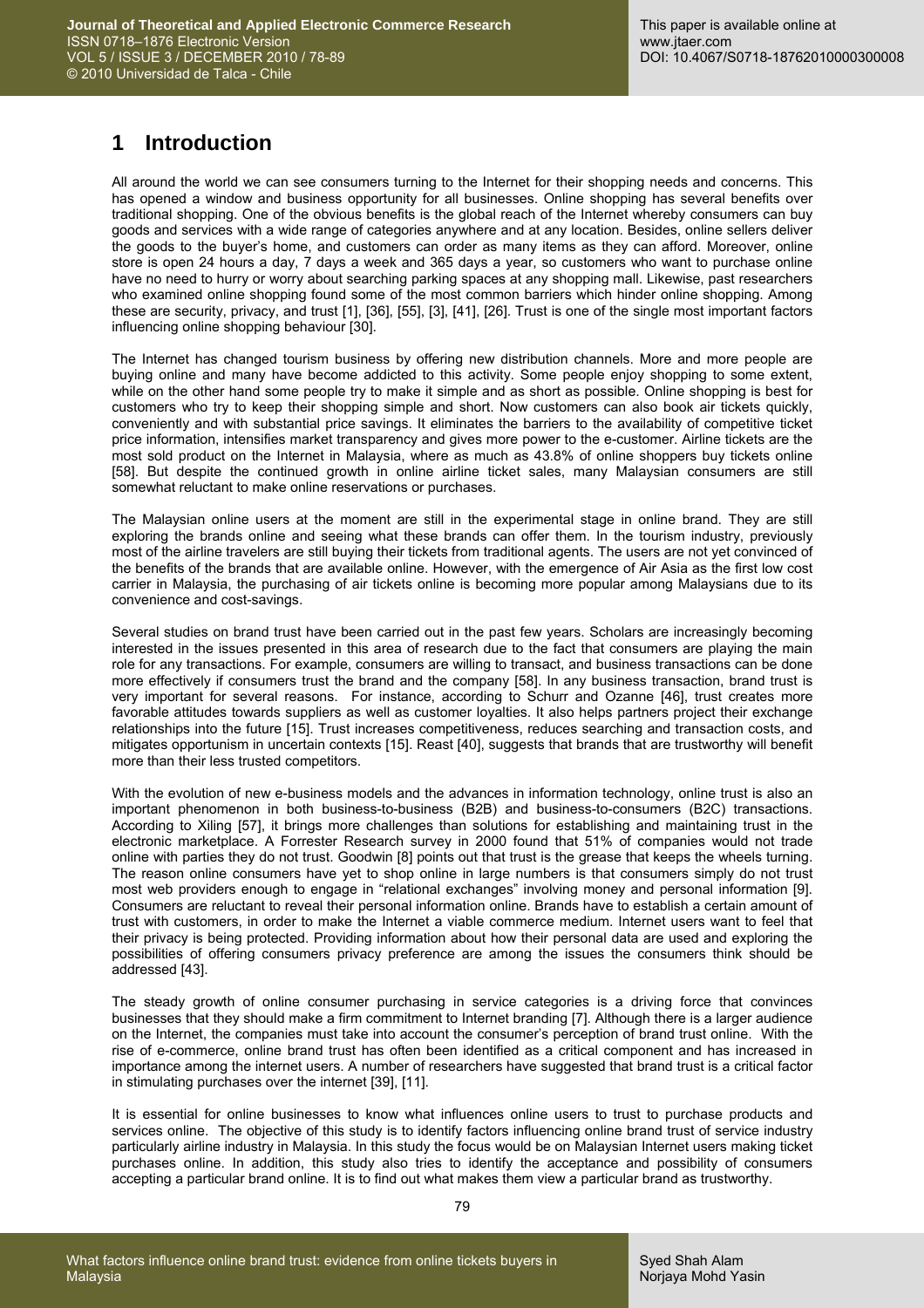## **2 Factors Influencing Online Brand Trust**

Brand trust is defined as 'the willingness of the average consumer to rely on the ability of the brand to perform its stated function [9]. In this study, brand trust is simply the trust a consumer has in a specific brand, a definition based on Ha, [20]. For a consumer to establish a relationship with a particular brand, trust is crucial because without trust, development of consumer's commitment to a brand may not be possible. A consumer who trusts in the brand is more willing to remain loyal and pay a premium price for the brand as well as buying its brand extensions. Besides, a consumer who has trust in a brand is also willing to share some information about his or her tastes, preferences and behavior [9], [8] as cited in Horppu et al., [25]. Trust also involves a general expectancy because it cannot exist without some possibilities of being in error [14]. Thus, trust is based on the consumer's belief that the brand has specific qualities that make it consistent, competent, honest, responsible and so on. This is in line with past research on trust [15], [6], [32] that suggest that trust is based on the dispositional attributions made to the partner about his/her intentions, behaviors and qualities. The key issue, then, is to know which specific attributions form brand trust.

Drawing on the research on brand trust developed by Delgado et al. [14], we consider that these specific attributions are technical and intentional in nature, which is in line with a two-dimensional idea of trust more commonly found in management and marketing literature [15], [18], [35]. The first dimension of brand trust, reliability, has a technical or competence-based nature, involving the ability and willingness to keep promises and satisfy consumers' needs. The second dimension comprises the attribution of good intentions to the brand in relation to the consumers' interests and welfare, for example when unexpected problems with the product arise. Consequently, a trustworthy brand is one that consistently keeps its promise of value to consumers through the way the product is developed, produced, sold, serviced and advertised, and even in bad times when some kind of brand crisis arises.

Ha [20] who studied factors influencing consumer perceptions of online brand trust has found that brand trust is affected by the following Web purchase-related factors: security, privacy, brand name, word-of-mouth, good online experience and quality of information, while another researcher believes that people trust a brand based on their own past experience as well as by third party recommendations [51]. This is similar to two of the factors that have been stated by Ha [20] which is word-of mouth and good online experience. In the trust model done by Srivinasan [51] it also shows the use of security in building consumer trust for an e-business. The findings by both researchers' are very similar and the factors they stated are the same too.

Previous research indicates several factors affect online brand trust. These factors are listed in Table 1. Basically the factors can be grouped into Web site factors and consumer factors. The factors and findings pertaining to online brand trust highlighted in some studies are similar. From previous research it seems that trust plays different roles in different contexts. In a large scale empirical study, Sultan et al., [52] uncovered three underlying dimensions of trust, namely, credibility/reliability, emotional comfort and quality of the company. The study reveals that consumer's perceptions of trust are determined by Web site and consumers characteristics, and that trust mediates the relationship between these determinants and customer action behavior. Nine Web site factors were identified namely as navigation, advice, no error, fulfillment, community, privacy/security, trust seals, brand and presentation, and all these factors influence consumer's trust. Four consumer factors, namely, self-confidence/Internet savvy, past behavior, Internet shopping experience, and entertainment experience also affect trust.

Lack of trust is frequently the key reason why people do not make purchases online [33]. There is no clear distinction between the underlying dimensions and antecedents of online trust in most of the studies on online trust. Although Dayal et al. [12] discuss security, merchant legitimacy and fulfillment as important determinants of online trust, they also allude to them as the core elements of online trust. Elements and determinants of online trust are used interchangeably in many studies. For example, Fogg et al. [16] claim that trustworthiness affects credibility, but these two constructs are blurred and not well differentiated.

Based on previous research and making distinctions among various constructs, Shankar et al. [48] developed a broad conceptual framework of online trust which includes three broad constructs, namely Web site characteristics, user characteristics and other factors that include online medium and variables that are a combination of website and user characteristics. Fourteen Web site characteristics are navigation and user friendliness, advice, error-freeness, fulfillment, community, privacy (third party statements), security (credit card protection), trust seals and refund policies, brand, presentation, site longevity, selection of items, timeliness of information, links to other relevant sites. The User characteristics comprises Internet savvy, Internet shopping behavior, entertainment experience, place of Web usage, long-term orientation, predisposition to technology and feeling of control. Other characteristics include online medium, trustworthiness of firm, perceived size of firm, perceived reputation of firm, dependence on the firm, human service, communication, personalization and collaboration.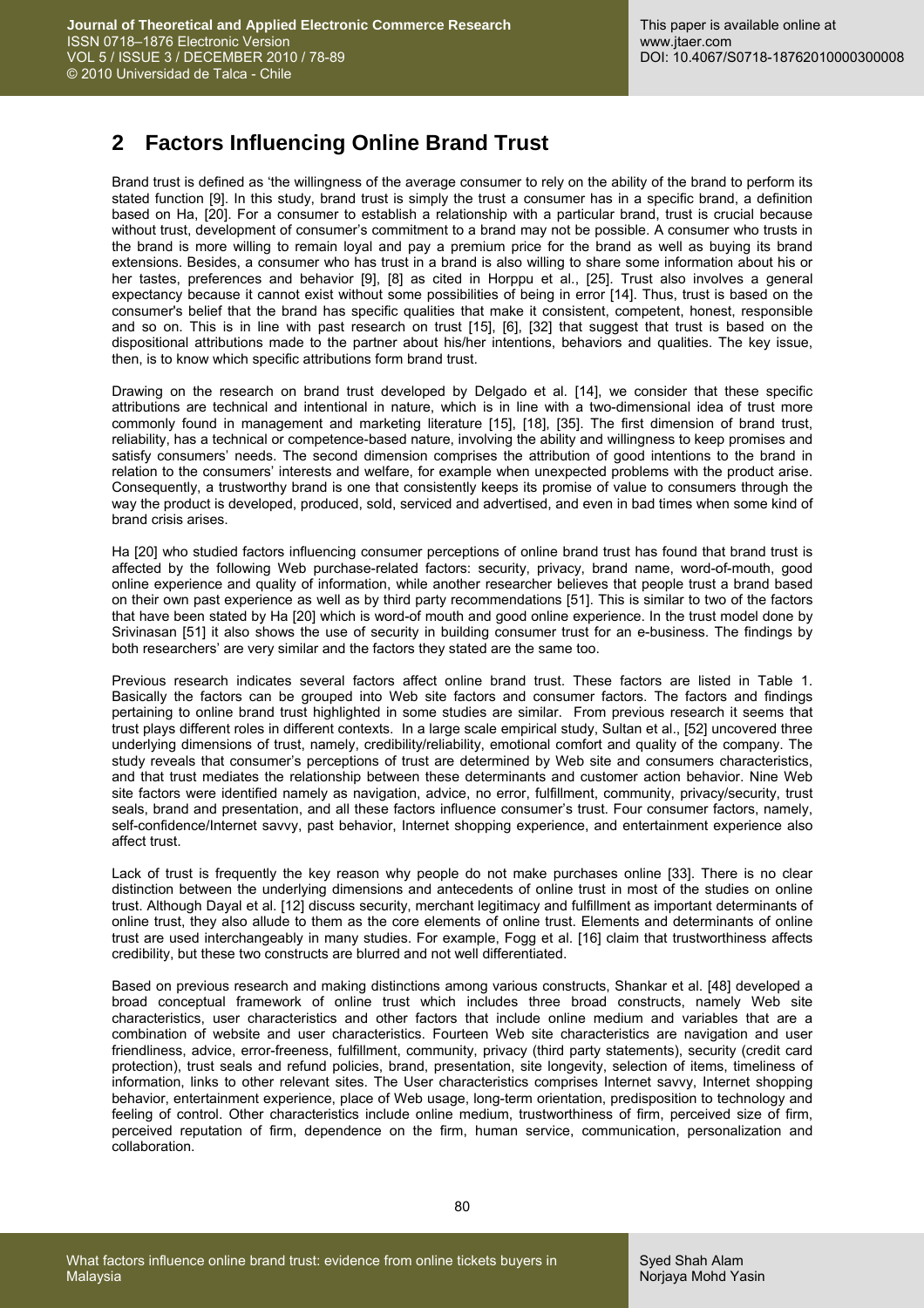Assessing the end-user trust in online environment, Salo and Karjaluoto [45] developed a conceptual model of trust in the online environment based on some internal and external factors. In this instance, external factors including product/service characteristics and different markets/cultures/countries are likely to have some effects towards online trust. Clearly, internal factors such as consumer characteristics, past experience, perception of risk, trustworthiness, reputation, website quality, perceived usefulness, perceived ease of use, training, trusted seal, experts, peers, legislation, and non-government association have significant effects on online trust [15], [20], [6], [52], [33].

Table 1: Factors Affecting Brand Trust

| Reference                  | Factors Influencing Online Brand Trust                                                                                                                                                                         |  |  |
|----------------------------|----------------------------------------------------------------------------------------------------------------------------------------------------------------------------------------------------------------|--|--|
| Ha (2004)                  | Web purchase-related factors: security, privacy, brand name, word-of-mouth,                                                                                                                                    |  |  |
|                            | good online experience and quality of information                                                                                                                                                              |  |  |
| Srinivasan (2004)          | Security, past experience and third party recommendations                                                                                                                                                      |  |  |
| Sultan et al. (2002)       | Web site factors: navigation, advice, no error, fulfillment, community,<br>privacy/security, trust seals, brand and presentation.<br>Consumer factors: self-confidence/Internet savvy, past behavior, Internet |  |  |
|                            | shopping experience, and entertainment experience.                                                                                                                                                             |  |  |
| Lee $&$ Turban (2001)      | Trustworthiness of Internet merchant, trustworthiness of Internet shopping<br>medium and contextual factors                                                                                                    |  |  |
| Salo and Karjaluoto (2007) | different<br>product/service characteristics.<br>consumer characteristics.<br>markets/cultures/countries, perception of risk and past experience                                                               |  |  |
| Dayal et al. (1999)        | Security, merchant legitimacy, fulfillment                                                                                                                                                                     |  |  |

Although doing business on the Internet has been around for quite some time now, most Malaysians still do not feel comfortable in revealing their personal information online and some just prefer the traditional physical store where they can see the goods or services that they are purchasing. Malaysian consumers prefer to see the goods that they are purchasing before they are willing to pay for them. It is still unclear as to how to change the mindset of Malaysian Internet users into purchasing online. In order to understand what influences online users to purchase a certain brand online we must first find out the factors that influence consumers' perception of brand trust online. Malaysians are very skeptical about revealing their personal information to unknown people especially when it involves money. Indeed, this study is focused on the online trust among consumers in a developing country like Malaysia.

# **3 Theoretical Framework and Hypotheses**

In this study, online brand trust is proposed to have influence from six main factors as shown in Figure 1.



Figure 1: A Schematic Diagram of the Research Model

These factors are identified from an extensive review of the literature which indicates that they are relevant to online brand trust. The influencing factors on online brand trust considered for this study are good online experience, the quality of information provided by the website, word-of-mouth by friends and family, brand reputation, security of the website [20] and perceived risk of purchasing online [42]. In the following sections, the literature on each of the components and their influence on online brand trust are discussed.

The first factor investigated is word-of-mouth communication. In a developing e-commerce economy like Malaysia, word-of-mouth (WOM) has been said to be more influential on consumer behavior than other forms of marketing communications such as advertising and publicity. WOM has been shown to influence awareness, expectations, perceptions, attitudes, behavioral intentions and behavior [20]. Thus, it is a determinant of brand trust. Many researchers have found that WOM communications do affect brand trust [42], [38]. We assume that positive WOM about a particular brand, helps consumers to cultivate brand trust. Therefore, we hypothesize that: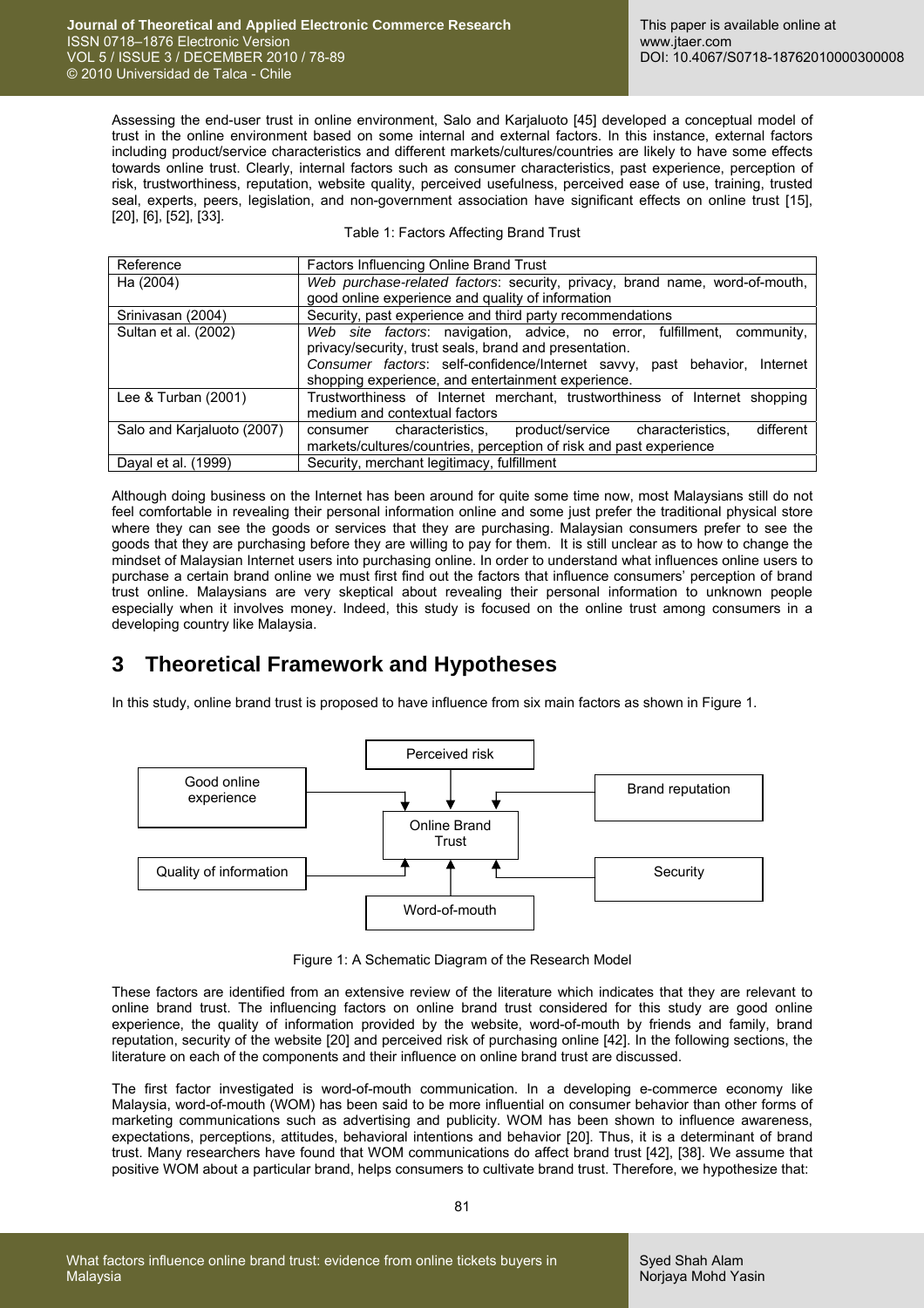**H1:** *There is a positive and significant relationship between word-of-mouth communication and the level of brand trust the consumer has.* 

The second factor investigated in this study is security/privacy. In making business transactions online, it is important for consumers to feel secure in giving personal information including credit card details. Security, while a requirement for trust, is prevalent in more advanced e-commerce economies and as such is assumed by many consumers. However, in a developing country like Malaysia, where business transaction online is still in its growth stage, the level of security and consumers' trust in the Internet is still questionable. Moreover there have been some cases of thefts and intrusion on individual privacy through the internet. This would certainly affect consumers' trust on the usage of the Internet and of course the brands that they are purchasing online. Past researches have proven that security influences consumers' brand trust (e.g. [44]; [38] as cited in Ha [20]. Ha [20] has found that consumers tend to associate higher security feelings with a higher level of brand trust. Based on these findings, this study therefore posits that:

**H2:** *There is a positive and significant relationship between the level of security/privacy a website provides and the level of brand trust the consumer has.*

Another factor affecting brand trust is consumers' perceived risk. Consumers' trust in a brand is influenced by the level of risk that they perceived inherent in the product. In the context of this research, consumers' perceived risk can be classified in terms of economic risk, that is monetary loss from a buying decision made online; performance risk, that is when products or services purchased online do not meet consumer expectations [20] and purchasing risk, that is, consumers feelings of insecurity in making a purchase online. The amount of risk that consumers perceived in online purchase transaction would certainly affect the level of trust that they may have in a particular brand. Therefore, it is hypothesized that:

**H3:** *There is a negative and significant relationship between perceived risk and the level of brand trust the consumer has.* 

Consumers' satisfaction and loyalty develops as a result of the consumers' positive experience with the brand [21] which will positively affect brand commitment and re-purchase intentions [17] and improves the brand reputation [47]. According to Alba and Hutchinson [2], consumers' brand experience refers to their knowledge of and familiarity with a brand or brand category. Ha and Perks [21] defined brand experience as displaying a relatively high degree of familiarity with a certain subject area. There is some evidence that brand trust may be positively related to customer experience [37] as cited in Ha, [20] but the relationship in the context of ecommerce is still unclear. Therefore, we hypothesize that:

**H4:** *There is a positive and significant relationship between good online experience and the level of brand trust the consumer has.*

A good website usually delivers relevant and quality information which will provide consumers with a positive experience. This will induce consumers to establish a bond between the consumers and the brand on the website. Besides, providing quality information will increase consumers' knowledge and awareness as well as their perception of the brand [20], [29] which will influence their level of trust. This leads to the hypothesis that:

**H5:** *There is a positive and significant relationship between perceived quality of information and the level of brand trust the consumer has.* 

Another factor that determines consumers' online brand trust is brand reputation. Generally, the better the reputation of the brand, as perceived by consumers, the higher should be the level of trust that consumers have on the brand. Brand reputation is related to brand name which according to Keller [29], is one of the factors that facilitates the development of brand awareness or familiarity which will lead to higher level of brand trust. Thus, we hypothesize that:

**H6:** *There is a positive and significant relationship between perceived brand reputation and the level of brand trust the consumer has.* 

# **4 Methodology**

An empirical study was designed to test the research framework and the abovementioned hypotheses. We will briefly address here some methodological issues related to the data collection (section 4.1) and the measurement of variables (sections 4.2).

### **4.1 Sample and Data Collection**

Data for this study was gathered in March 2009 by primary data collection method through consumer survey administered among participants in a Malaysian Association of Tour and Travel Agents (MATTA) fair in Malaysia.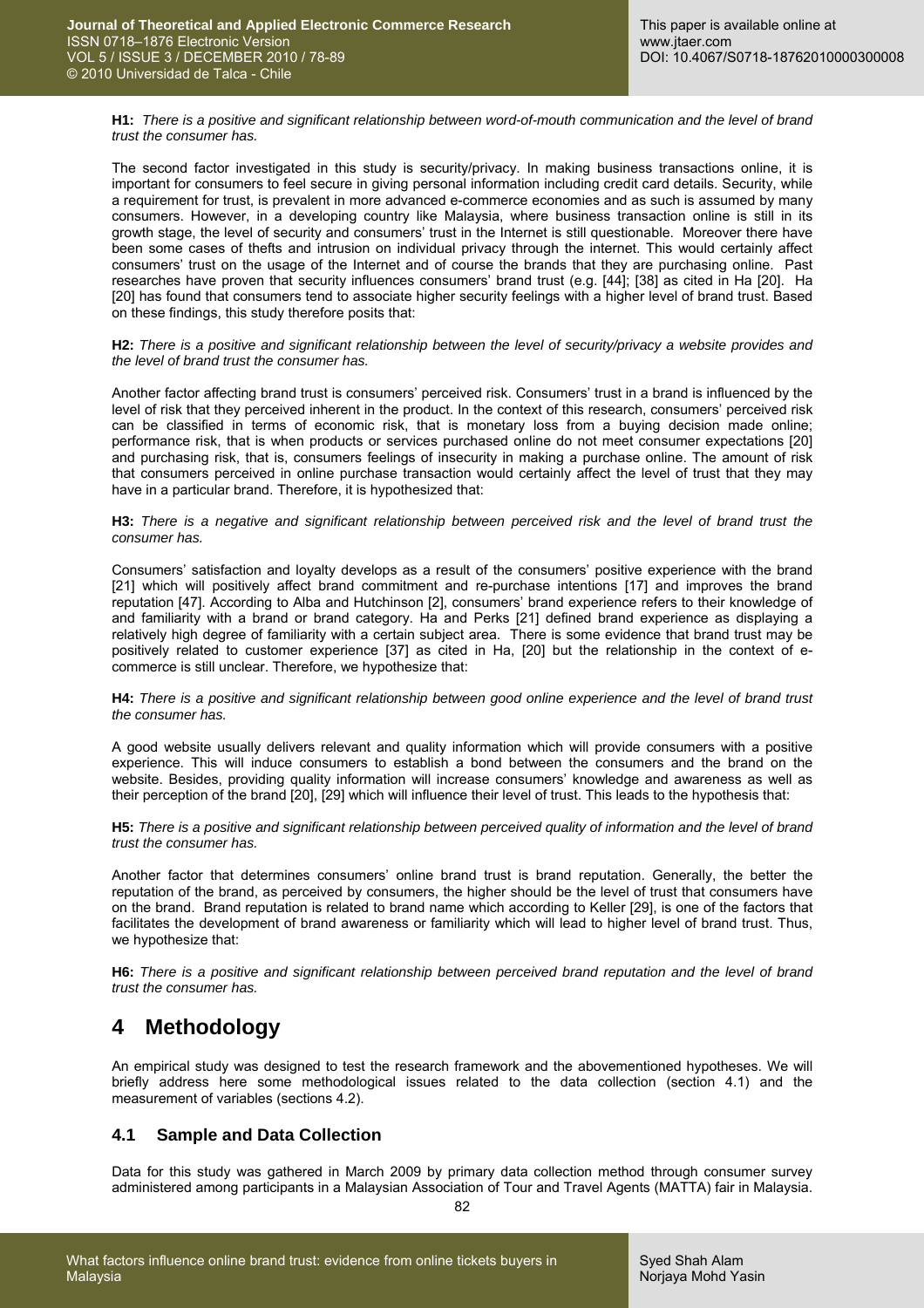In this MATTA fair, air tickets to all destinations around the world are sold at a relatively cheap price and this has attracted a big crowd including students. Data for this study was gathered through personal administered questionnaire which were conveniently distributed among the MATTA fair participants. The product category chosen for this study is 'airline service' (e.g. Malaysia Airlines, Air Asia) as this was the main product offering at the MATTA fair apart from tour packages. Currently, airline service is highly demanded and tickets are commonly purchased through Internet in Malaysia. The airline industry is chosen because it is one of the most competitive and strategic industries in the world using the Internet to its fullest extent. Selling tickets online, the airline industry gains economies of scale and tremendously reduces their operating costs. Target respondent for this study was anybody who buys airline tickets online. Respondents were initially screened as to whether they had current access to the Internet and have experience in purchasing air tickets online, before being asked to participate in the study.

Of the 316 respondents who were eligible for the study, 297 (93.99%) agreed to complete the survey. However, 8 were discarded due to incomplete responses; the final sample was 289 for an effective response rate of 91.45 percent. The majority of respondents were male (57.8%) and Chinese were the highest contributors of the total respondents (75.8 percent). Their age ranged from 16 to 50 with mean age of about 28.3 years old. Most of them were undergraduate students representing 75.1 percent of the total sample. In this study most of the respondents were students because students are the most suitable group to be considered as young consumers [50] and young tend to be the first ones who embrace advanced technology. If it's something new and better (and affordable) they want it.

### **4.2 Measures**

An extensive literature review was performed in order to identify various factors influencing online brand trust. Then, questionnaires were developed and divided into three parts. The first part deals with general usage patterns of the Internet. Part 2 includes dependent and independent variables of the study. The dependent variable was online brand trust. The modified scale was developed based on Swan et al. [53]. Some items of independent variables were developed by the researchers, while some were adopted or modified from previous research [20], [10], [49], [28]. All items used response categories of 1 (strongly disagree) to 6 (strongly agree) focusing on factors influencing online brand trust. Final part includes a number of demographic information of the respondents.

### **5 Results and Data Analysis**

This section starts with a discussion of general usage pattern of Internet by the respondents of the study (see Table 2). The validity and normality of the data will also be discussed here in this section.

### **5.1 Frequency of Internet use**

This study examines how frequent respondents use the Internet in a week and in a month. The frequency table shows that the majority of respondents access the internet everyday (76.1 percent). Only 12.8 percent of the respondents access the Internet once a week while 7.3 percent goes online once in two weeks. There are only 9 respondents that access the Internet once a month constituting 3.1 percent. 2 respondents also access the internet less than once a month with 0.7 percent of total respondents.

### **5.2 Time Spent (per Session)**

The amount of time the respondents normally spend on the Internet is shown in Table 2. As it clearly shows, most of the respondents (39.4%) use the Internet for 1 to 3 hours. There is only 14.9% who spend more than 2-4 hours. Other than that, 28.7% normally use the Internet for more than 4 hours and finally 17.0% spend less than 1 hour.

|                             | <b>Frequency</b> | Per cent |
|-----------------------------|------------------|----------|
| Frequency of cyber café use |                  |          |
| Everyday                    | 220              | 76.1     |
| Once in a week              | 37               | 12.8     |
| Once in two weeks           | 21               | 7.3      |
| Once a month                | 9                | 3.1      |
| Less than once a month      | 02               | 0.7      |
| Time spend (per session)    |                  |          |
| Less than 1 hour            | 49               | 17.0     |
| 1-2 hours                   | 114              | 39.4     |
| 2-4 hours                   | 43               | 14.9     |
| More than 4 hours           | 83               | 28.7     |

| Table 2: Usage of Internet |
|----------------------------|
|----------------------------|

Syed Shah Alam Norjaya Mohd Yasin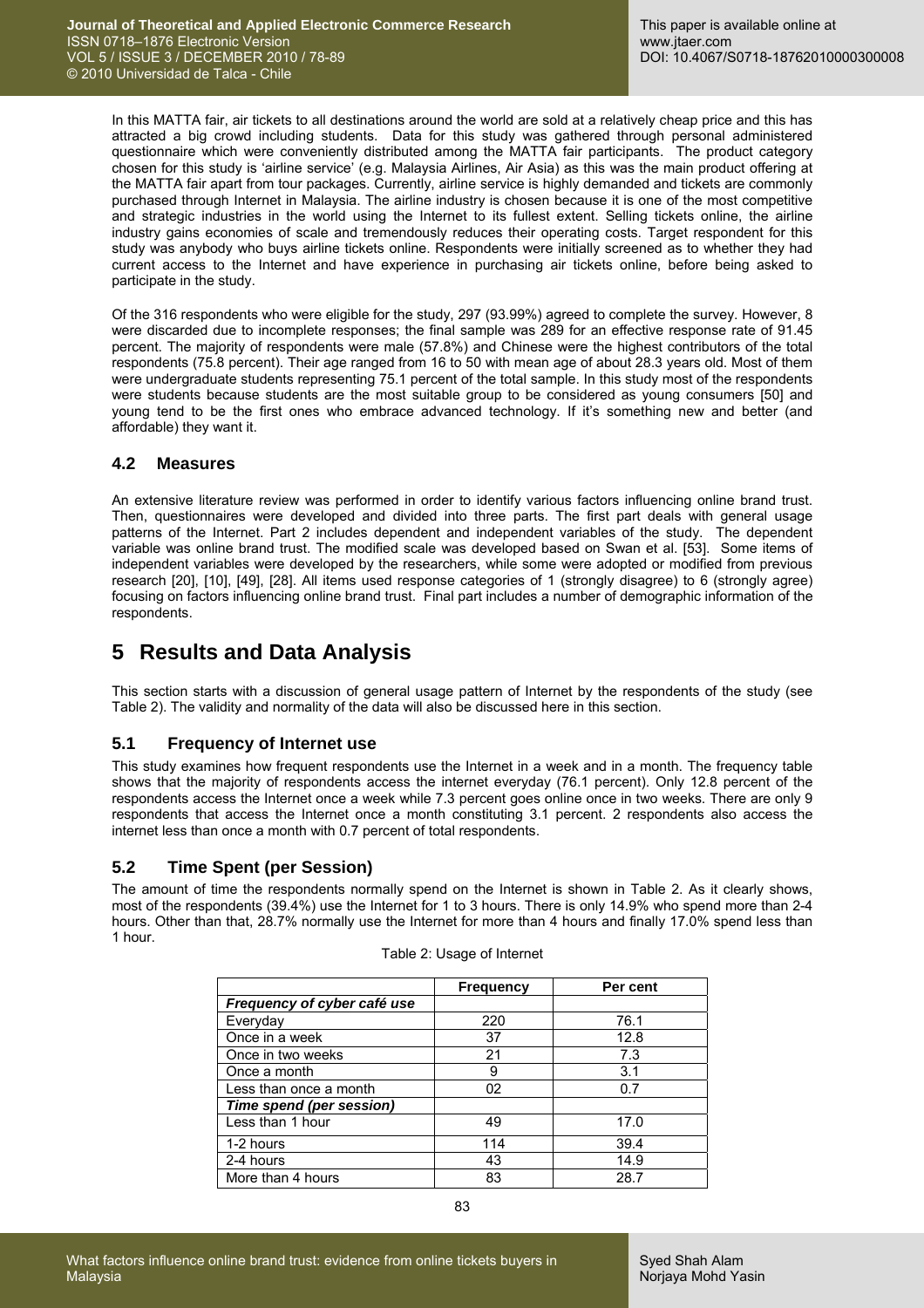#### **5.3 Reasons to Browse the Internet**

Table 3 clearly depicts the reasons our sample respondents browse the Internet. In this section of the questionnaire the respondents are allowed to tick as many as applicable to them. The number one reason chosen for browsing the internet is entertainment where 65.7 percent out of the 289 respondents ticked the reason. This is followed by searching for information with 61.9 percent. This might be due to the fact that since most of the respondents are students they frequently browse the internet to search for information for their assignments.

54 percent of the respondents chose education as the reason to browse the internet while 48.1 percent chose pleasure. However, it is interesting to note that only 7.3 percent of the respondents chose online shopping (physical goods) as the reason for going online and this figure is not very encouraging particularly compared with Malaysia's neighbor, Singapore. This figure is considered low when compared with a Singaporean study conducted by Teo [54] where he reported that eight out of ten Singaporeans have purchased online.

| <b>Reasons</b>                   | <b>Frequency</b> | Per cent |
|----------------------------------|------------------|----------|
| Business/work                    | 57               | 19.7     |
| Entertainment                    | 190              | 65.7     |
| Online shopping (physical goods) | 21               | 7.3      |
| Communication                    | 103              | 35.6     |
| Search Information               | 179              | 61.9     |
| Education                        | 156              | 54       |
| Pleasure                         | 139              | 48.1     |
| Service                          | 65               | 22.5     |

Table 3: Reasons to browse the internet

### **5.4 Test of Content and Construct Validity**

Validity measures the degree to which items on the research instrument actually relate to the content of the area or issue under investigation [23]. The content validity of the research instrument used in this research relates to the extent to which it examines various influencing factors on consumers trust factors on online air ticket buying. Hair et al. [23] suggest that the best way in which to ensure content validity is to subject the instrument to judgmental validation by experts in the area. In this case the experts were two academicians, two research fellows at the Graduate Business School (Universiti Teknologi MARA, Malaysia), and three online retailers in Malaysia. Their feedback, both positive and negative, helped shaped the final version of the questionnaire.

Factor analyses were conducted on all the independent variables and dependent variable in order to develop factors that help in explaining the determinants of online brand trust. As suggested by Hair et al. [22], six factors were identified from the factor analysis using the eigen value criteria that suggest extracting factors with an eigenvalue of greater than 1.0. In conducting the factor analysis we followed Hair et al [22] and Alfansi and Sargeant [5]. The rotated factor matrix is displayed in Table 4. The six factors identified explain 55.7 percent of the total variance. The extraction method used was principal axis factoring with Varimax rotation. This method has been widely accepted as a reliable method of factor analysis [4]. In our survey, the Kaiser-Meyer-Olkin (KMO) measure of sampling adequacy score (0.88) was well above the recommended 0.5 level [34]. Moreover, the Bartlett's test of sphericity indicated that there was adequate correlation among the chosen variables ( $X^2_{(210)}$  = 14.44, p<0.01)

Table 4 shows the number of items measuring each variable and the Cronbach's alpha for scale reliability obtained for our sample. Reliability from our sample showed a reasonable level of reliability (α>0.60).

### **5.5 Normality of Data and Multi-collinearity**

This study involves a sample of 289 respondents and therefore, the Central Limit Theorem could be applied and hence there is no question on normality of the data. The impact of multicollinearity is a concern for interpreting the regression variate [23]. Highly collinear variables can distort the results substantially and thus not generalisable. Two common measures for assessing the multicollinearity are the tolerance and variance inflation factor (VIF) values. A common cut-off threshold is a tolerance value of 0.10, which corresponds to a VIF value above 10 [23]. In the current study, the tolerance values of all variables are above 0.10. Likewise the VIF value is less than 10, thus further confirming that multicollinearity problem is not a concern (see Table 5). The acceptable Durbin – Watson range is between 1.5 and 2.5. In this analysis, the Durbin – Watson value of 1.640, which is within the acceptable range, shows that there were no auto correlation problems in the data. Thus, the measures selected for assessing independent variables in this study do not reach levels that indicate the existence of multicollinearity.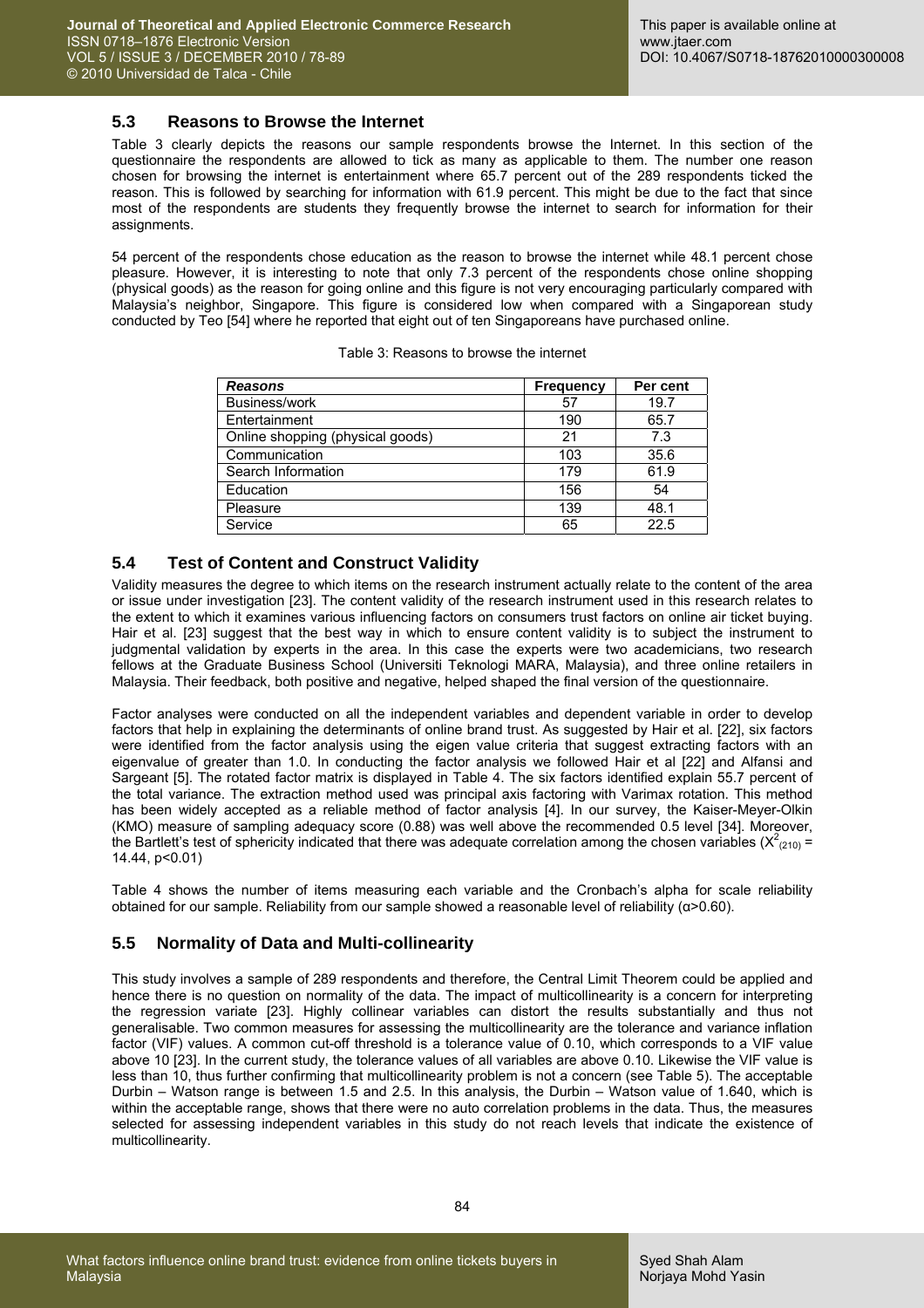|  | Table 4: Exploratory Factor Analysis and Scale Reliability |  |
|--|------------------------------------------------------------|--|
|--|------------------------------------------------------------|--|

| <b>Items</b>                                                                                                                 | Loading | <b>Reliability</b> |
|------------------------------------------------------------------------------------------------------------------------------|---------|--------------------|
| <b>Quality of Information</b>                                                                                                | .679    | 0.838              |
| Websites usually provide in-depth information.                                                                               |         |                    |
| Websites provide me with information that benefits me.                                                                       | .809    |                    |
| The information from this brand websites always catches my attention.                                                        | .745    |                    |
| Security/Privacy                                                                                                             |         | 0.822              |
| I felt secure in providing personal information for purchasing airline tickets<br>online                                     | .563    |                    |
| Websites of airlines company has adequate security features                                                                  | .734    |                    |
| I feel that my privacy is protected when I'm purchasing ticket online.                                                       | .683    |                    |
| I trust airlines websites with respect to my credit card information.                                                        | .676    |                    |
| Assures me that I will not be placed on mass mailing lists                                                                   | .826    |                    |
| Assures me that my personal information will not be shared with other<br>marketing organizations                             | .722    |                    |
| <b>Perceived Risk</b>                                                                                                        |         | 0.682              |
| My monetary loss resulting from purchasing this airline ticket from the website<br>is hiah                                   | .765    |                    |
| My expected failure of service performance if I buy service from the airline<br>website.                                     | .766    |                    |
| I do not think it is safe to buy service from this airline website                                                           | .716    |                    |
| I felt the risk associated with buying from this airline website is high                                                     |         |                    |
| <b>Word-of-Mouth</b><br>I find information given by my friends and relatives about this online airlines<br>brand trustworthy |         | 0.640              |
| I know someone who had bad experiences with this brand online.                                                               | .669    |                    |
| Many of my friends and relatives recommended me to purchase my airline<br>ticket online.                                     | .451    |                    |
| I trust what my friends and relative says about this online brand providing<br>reliable information                          | .549    |                    |
| <b>Online Experience</b>                                                                                                     |         | 0.800              |
| My experiences with purchasing online were always satisfactory.                                                              | .679    |                    |
| All my previous online airline ticket purchases have gone well                                                               | .606    |                    |
| <b>Brand Reputation</b>                                                                                                      | .621    | 0.697              |
| The airline website has a good reputation.                                                                                   |         |                    |
| The airline website gives good value and service.                                                                            | .754    |                    |
| The airline website usually has a reputation of not keeping their contractual<br>promises.                                   | .446    |                    |
| <b>Online Brand Trust</b>                                                                                                    | .803    | 0.708              |
| I feel very comfortable purchasing this brand online.                                                                        | .650    |                    |
| I purchase a lot of this brand's services online.                                                                            |         |                    |
| Consider this airline is my first choice if I buy same services through online.                                              |         |                    |
| This airline brand is a name I can always trust.                                                                             | .859    |                    |
| This airline brand always delivers on what they promise.                                                                     | .780    |                    |

#### Table 5: Test of Collinearity

| Variable               | Tolerance | VIF   |
|------------------------|-----------|-------|
| Security/privacy       | .617      | 1.621 |
| <b>Perceived Risk</b>  | .788      | 1.269 |
| Word-of-mouth          | .964      | 1.037 |
| Good online experience | .472      | 2.119 |
| Quality of information | .372      | 2.686 |
| Brand reputation       | .448      | 2.230 |

## **6 Hypotheses Testing**

Table 6 presents results of a multiple regression analysis used to evaluate the strength of the proposed relationship. Six hypotheses were formulated and all the variables retain after filtering with factor analysis. The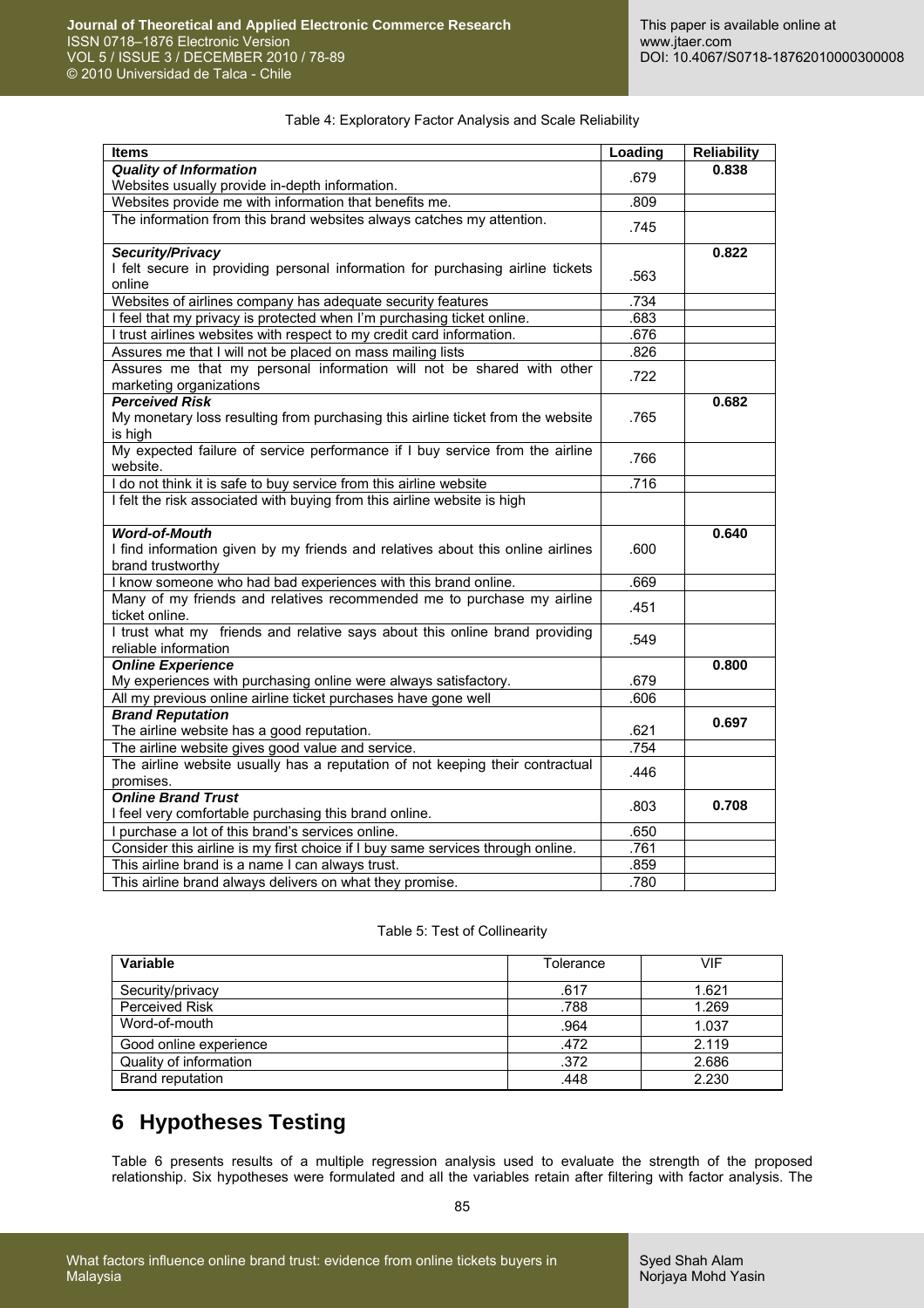individual hypothesis was tested using a multiple regression prediction model following the guidelines established by Hair et al. [22] with online brand trust as the dependent variable. The results obtained, as shown in Table 6, revealed that H1, H2, H4, H5, and H6 were found to be positive and significant in the prediction model. Effects of perceived risk were tested by H3, which was rejected by this test. This result indicates that perceived risk would not affect online brand trust. The results provide support for hypotheses H1, H2`, H4, H5, and H6, that is, the relationship between security/privacy (β=.159; p<0.01), word-of-mouth on online brand trust (β=.122; p<0.01), good online experience on online brand trust (β=.147; p<0.05), quality of information with online brand trust (β=.138; p<0.05) and brand reputation (β=.159; p<0.01) with online brand trust.

| Variables               | <b>Beta</b> | t-value | p-value |
|-------------------------|-------------|---------|---------|
| Word-of-mouth           | .122        | 2.979   | .003    |
| Security/privacy        | .159        | 3.112   | .002    |
| <b>Perceived Risk</b>   | $-.053$     | 1.176   | .240    |
| Good online experience  | 147         | 2.515   | .012    |
| Quality of information  | .138        | 2.108   | .036    |
| <b>Brand reputation</b> | 159         | 3.112   | .002    |

Dependent Variable: Online Brand Trust

### **7 Discussion**

This study was carried out to investigate the factors that influence Internet user's online brand trust. The study confirmed that word-of-mouth has a significant effect on level of brand trust. The relationship is a positive one which means the more word-of-mouth communications the brand has, the higher the level of brand trust the consumer has. The results are similar to those in the literature and word-of-mouth does indeed prove to be a powerful marketing tool. In this study, the respondents agree that information about brands online given by their friends and relatives are trustworthy. Recommendation by friends and relatives also prove to be effective in promoting brand trust. At the end of the day, it all comes down to the trust that the respondents have in their friends and relatives. When we think of having information in the real world instead of online, word-of-mouth information is considered to be very important. Word of mouth is probably the most powerful form of communication in the business world. Word of mouth can either hurt a company's reputation or make it.

The study also shows that perceived security/privacy has a significant effect on online brand trust. This result supports the earlier findings by Ha [20] and Srinivasan [51]. It is evident that security and privacy have to be vital components of effective commercial Web sites. In addition, security and privacy are then directly related to trust, which remains a competitive advantage in the online environment. According to the results, many of the respondents perceived the Internet to be insecure and thus they are reluctant to entrust their personal or financial information to the online retailers. Although there are some who do not worry about their privacy being invaded but online retailers must instill brand trust in order to banish the sense of insecurity among the consumers.

The findings of the study show that, perceived risk has no direct and significant effect on online brand trust. This result contradicts with those of previous studies done by other researchers [24], [20], [27]. Previous studies found that perceived risk has a significant influence on online brand trust. However, this is not found in this study. This contradicting result might be due to the fact that not many of the respondents actually shop online. They do not see it as a factor that will affect online brand trust because they do not have the experience. Most of the items under this factor indicate expectation of failure of service when they purchase the service from the airline website. This might be the reason why the results are contradictory. When the respondents do not have much experience in purchasing service online, their perception will tend to be different from those who actually have much prior experience. However, the negative sign of the beta shown in the regression results indicates that if there is a relationship it will be a negative one. This means that the lower the perceived risk the higher the level of brand trust the consumer will have and vice versa.

It is also interesting to note that the respondents in this study do not feel that their monetary loss resulting from purchasing online is high. They also do not expect that the Web site would fail to perform their service after they purchased it. Their confidence on Web sites is relatively high. This might be due to the fact that most of the respondents are students who go online everyday and the Internet does not seem like an unfamiliar channel for them. In fact most of them think it is safe to buy from the websites.

Studies like those carried out by Sato and Karjaluoto [45]; Ha [20]; Srinivasan [51]; Venkatesh et al. [56] have generally shown that good online experience has a positive and significant influence on the level of online brand trust. This research therefore further proves the earlier findings that showed respondents are satisfied with their previous experience on purchasing and this proves to be very important in promoting online brand trust.

The acceptance of both H5 (quality information) and H6 (brand reputation) is in agreement with a wide range of previous findings [15], [20], [6], [52], [33], [56]. The results of this study indicate that quality information and brand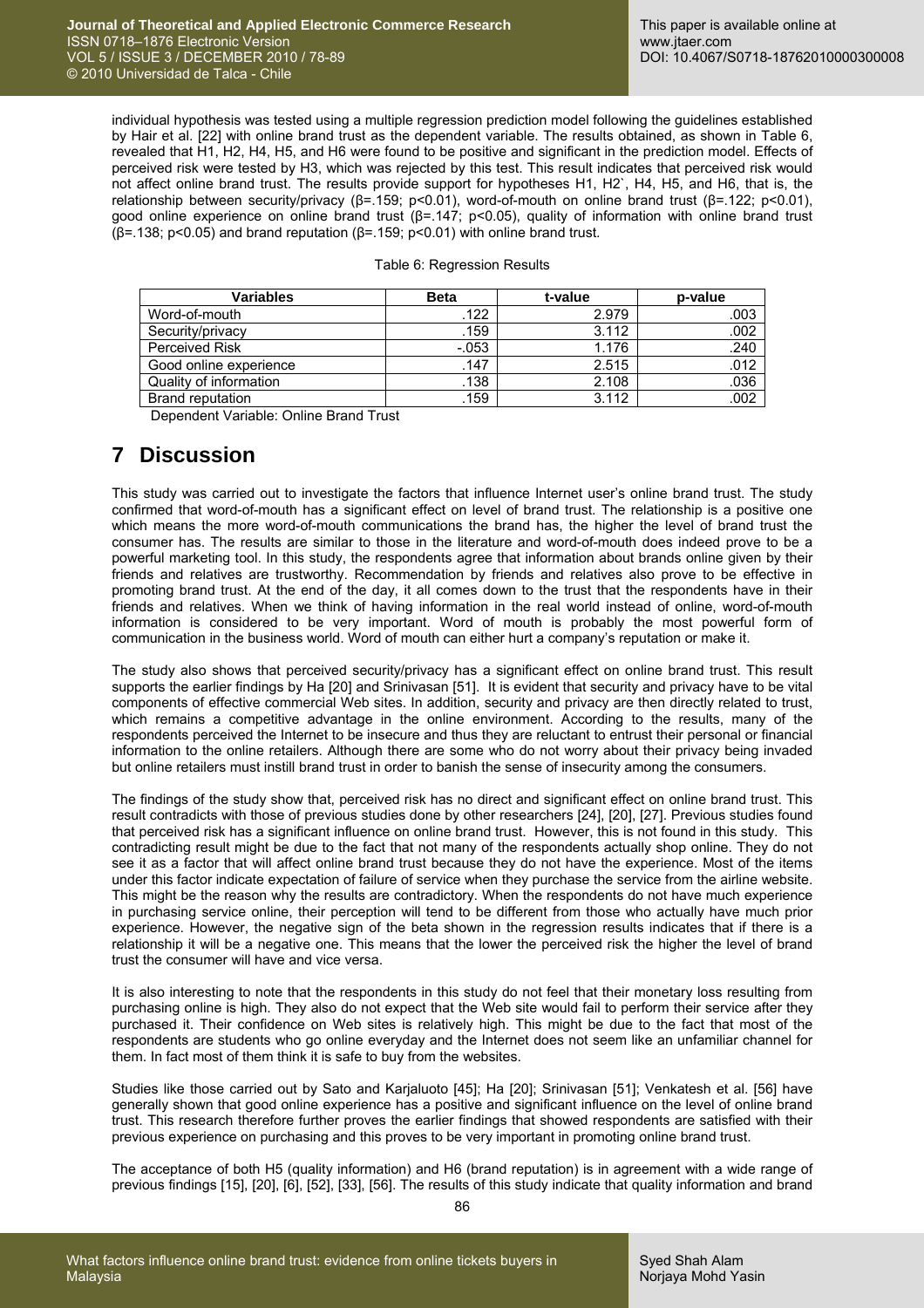reputation have a positive effect on the level of online brand trust. All of the previous studies suggest that the better the quality of information a web site provides, the higher the level of brand trust the consumer has. Similarly the results also show a positive relationship between brand reputation and level of online brand trust, which means a better brand reputation, will lead to a higher level of brand trust. Hence, brands must be very careful to maintain their good reputation at their sites in order to develop and sustain brand trust.

## **8 Limitations and Future Research Directions**

Like other empirical studies, this study is not without its limitations. The sample size itself is relatively small. The study can be strengthened by increasing the sample size and including participants in other geographical areas. There are several unexplored areas of online brand trust that present fertile opportunities for future research relating to online trust. Some of these can be investigated empirically with the availability of data that may not be very difficult to collect. With an increased sample size, a more detailed empirical analysis among the independent variables and the variables that have multiple categories can be performed. Potential correlations between some of the independent variables (e.g. gender, race, working experiences, educational level) need to be reported in a future study.

# **9 Implications**

The findings of this study should assist marketers and academicians in their understanding of the development of brand trust especially in an internet-based shopping environment. It will also help retailers to better understand what influences consumers to purchase certain products or services online. Although this study is based on the air line industry, the study also hopes to shed some light on retailers who are trying very hard to achieve success in the competitive online business world. It is important for them to recognize the factors so that they can take the necessary steps to boost their sales. The results of this study should also enlighten marketers in planning their marketing strategies. Online retailers will be more knowledgeable in the brand orientation and the preference of consumers. They may take the necessary corrective actions to provide better services. This will serve as a platform that will lead to sustained confidence of the consumers in buying online.

## **10 Conclusions**

The research was done using a theoretical framework developed based on previous studies. The multiple regression analysis shows that security/privacy, word-of-mouth, good online experience, quality of information and brand reputation are significant elements affecting online brand trust in the airline industry in Malaysia. The model explains 54% of the variance in online brand trust. This information is particularly helpful for online retailers who have yet to convert non-loyal consumers to loyal consumers. Until then, experiences and stories of online shopping failures will continue to put off some potential consumers from purchasing products and services through online. Trust is also very crucial in order to compete among business organizations in today's global business world.

Finally, understanding consumers' perception on online brand trust is not an easy task and will always create challenges to most online retailers. Those online retailers should develop effective plans and strategies by taking into account the various factors that were explained in this study. In order to achieve success, online retailers must take into account the demographic variables and other factors related to the Malaysian online consumer market. In short, the online retailers should have a thorough understanding of the factors influencing consumers' perception of online brand trust.

# **References**

- [1] S. S. Alam, A. Khatibi, C. T. Woon Sim, and A. Haque, Perceived barriers of E-commerce expansion in the electronic manufacturing companies in Malaysia, International Business and Economics Research Journal, vol. 3, no. 10, pp. 111-118, 2004.
- [2] J. W. Alba, and W. Hutchinson, Dimensions of consumer expertise. Journal of Consumer Research, vol. 13, pp. 411-453, 1998.
- [3] A. Aldridge, M. White, and K. Forcht, Security considerations of doing business via the Internet: cautioned to be considered, Internet Research, vol. 7, no. 1, 1997.
- [4] N. Alexander, and M. Colgate, Retail financial services: transaction to relationship marketing, European Journal of Marketing, vol. 34, no. 8, pp. 938-953, 2000.
- [5] L. Alfansi, and A. Sargeant, Marketing segmentation in the Indonesian banking sector: the relationship between demographics and desired customer benefits, International Journal of Bank Marketing, vol. 18, no. 2, pp. 64-74, 2000.
- [6] S. S. Andaleeb, The trust concept: research issues for channels of distribution, Research in Marketing, vol. 11, pp. 1-34, 1992.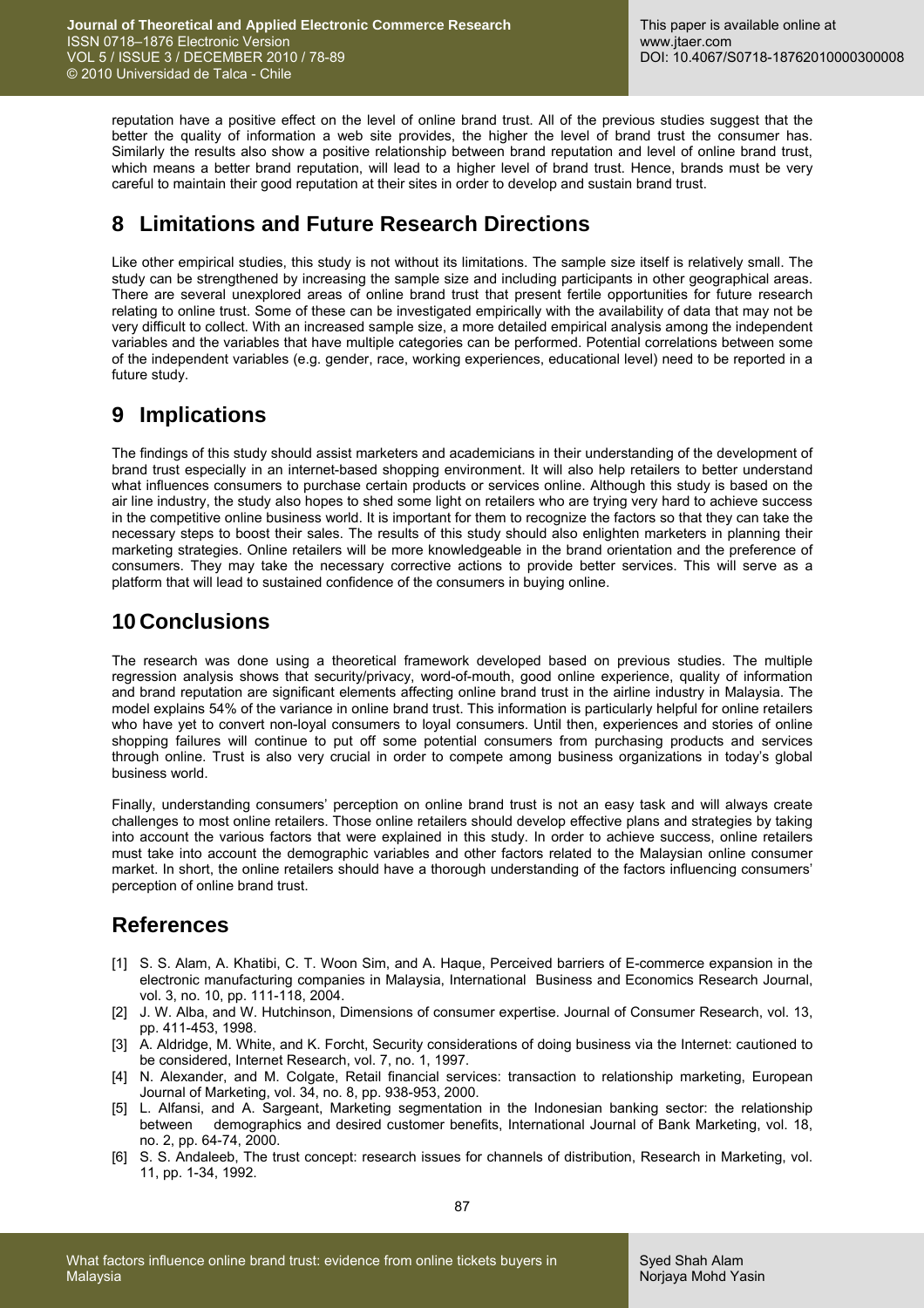- [7] D. Breakenridge, Cyberbranding: Brand Building in The Digital Economy, Upper Saddle River: Prentice Hall, 2001.
- [8] B. Busacca, and S. Castaldo, Brand knowledge, brand trust and consumer response: a conceptual framework, Proceedings of 2nd Workshop on Trust within and between Organizations, Amsterdam, 2003, pp. 23-24.
- [9] A. Chaudhuri, and M. B. Holbrook, The chain of effects from brand trust and brand affect to brand performance: the role of brand loyalty, Journal of Marketing, vol. 65, pp. 81-93, 2001.
- [10] C. Chen, Identifying Significant Factors Influencing Consumer Trust in an Online Travel Site, Information Technology and Tourism, vol. 8, pp. 197-214.
- [11] B. J. Corbitt, T. Thanasankit, and H. Yi, Trust and e-commerce, Electronic Commerce Research and Applications, vol. 2, pp. 203-15, 2003.
- [12] S. Dayal, H. Landesberg, and M. Zeisser, How to Build Trust Online, Marketing Management, Fall, pp. 64- 69, 1999.
- [13] N. Delafrooz, L. Paim, and A. Khatibi, Students' online shopping behavior: An empirical study, Journal of American Science, vol. 6, no. 1, pp. 137-147, 2010.
- [14] E. Delgado, J. L. Munuera,and M. J. Yagüe, Development and validation of a brand trust scale, International Journal of Market Research, vol. 45, no. 1, pp. 35-54, 2003.
- [15] P. M. Doney and J. P. Cannon, An examination of the nature of trust in buyer-seller relationships, Journal of Marketing, vol. 61, no. 2, pp. 35-51, 1997.
- [16] B. J. Fogg, J. Marshall, O. Laraki, A. Osipovich, C. Varma, N. Fang, J. Paul, A. Rangnekar, J. Shon, P. Swanim, and M. Treinen, What makes Web sites credible? A report on a large quantitative study, ACM SIGCHI, vol. 3, no. 1, pp. 61–67, 2001.
- [17] G. Fullerton, The impact of brand commitment on loyalty to retail service brand, Canadian Journal of Administrative Sciences, vol. 22, no. 2, pp. 97-110, 2005.
- [18] S. Ganesan, Determinants of Long-term Orientation in Buyer-Seller Relationships, Journal of Marketing, vol. 58, pp. 1-19, 1994.
- [19] N. R. Goodwin, Economic Meanings of Trust and Responsibility, The University of Michigan Press: Ann Arbor, MI,1996.
- [20] H. Y. Ha, Factors influencing consumer perceptions of brand trust online, Journal of Product & Brand Management, vol. 13, no. 5, pp. 329-342, 2004.
- [21] H. Y. Ha, and H. Perks, Effects of consumer perceptions of brand experience on the Web:Brand familiarity, satisfaction and brand trust, Journal of Consumer Behavior, vol. 4, no. 6, pp. 438-52, 2005.
- [22] J. F. Hair, R. E. Anderson, R. L. Tatham, and W. C. Black, Multivariate Data Analysis With Readings, Prentice Hall, Englewood Cliffs, NJ, 1995.
- [23] J. F. Hair, R. E. Anderson, R. L. Tatham, and W. C. Black, Multivariate Data Analysis 5th Edition, California: Prentice-Hall International Inc, 1998.
- [24] D. Hoffman, T. Novak, and M. Peralta, Building consumer trust online, Communications of the ACM, vol. 42, no. 4, pp. 80-85, 1998.
- [25] M. Horppu, O. Kuivalainen, A., Tarkianen,.and H. K. Ellonen, Online satisfaction, trust and loyalty and the impact of the offline parent brand, Journal of Product & Brand Management, vol. 17, no. 6, pp. 403-413, 2008.
- [26] S. L. Jarvenpaa and P.A. Todd, Consumer reactions to electronic shopping on the World Wide Web, Journal of Electronic Commerce, vol. 2, no. 1, pp. 59-88, 1997.
- [27] S. L. Jarvenpaa and N. Tracktinsky, Consumer trust in an internet store: A cross-cultural validation, Journal of Computer-Mediated Communication, vol. 5, no. 2, pp. 59-88, 1999.
- [28] S. L. Jarvenpaa, N. Tractinsky, and L. Saarinen, Consumer trust in an internet store: A cross-cultural validation, Journal of Computer-Mediated Communication, vol. 5, no. 2, 1999.
- [29] K. L. Keller, Strategic Brand Management: Building, Measuring, And Managing Brand Equity. Upper Saddle River, New Jersey: Prentice Hall, 1998.
- [30] D. Kim and I. Benbasat, Trust-related arguments in Internet stores: a framework for evaluation, Journal of Electronic Commerce Research, vol. 4, no. 2, pp. 49-64, 2003.
- [31] D. G. Kleinbaum, L. L. Kupper, and K. E. Muller, Applied Regression Analysis and Other Multivariate Medhods, Boston: PWS, 1988.
- [32] R. Larzelere, and T. L. Huston, The dyadic trust scale: toward understanding interpersonal trust in close relationships, Journal of Marriage and the Family,(August), pp. 595-604, 1980.
- [33] M. K. O. Lee, and E. Turban, A Trust Model for Consumer Internet Shopping, International Journal of Electronic Commerce, vol. 6, no. 1, September 2001.
- [34] N. Malhotra, Marketing Research: An Applied Orientation, Prentice-Hall, Sydney, 1999.
- [35] R. M. Morgan, and S. D. Hunt, The commitment-trust theory of relationship marketing, Journal of Marketing vol. 58, pp. 20-38, July 1994.
- [36] N. A. Mukti, Barriers to putting businesses on the internet in Malaysia, Electronic Journal of Information Systems in Developing Countries, vol. 2, no. 6, pp. 1-6, 2000.
- [37] P. Papadopoulou, P. Kanellis, and D. Martakos, Investigating trust in e-commerce: a literature review and a modelfor its formation in customer relationship, Proceedings of the 7th Americas Conference on Information System, 3-5 August, Boston, MA, 2001.
- [38] A. Parasuraman, V. A. Zeithaml, and L. L. Berry, A multi-item scale for measuring consumer perceptions of service quality, Journal of Retailing, vol. 64, pp. 12-40, 1988.